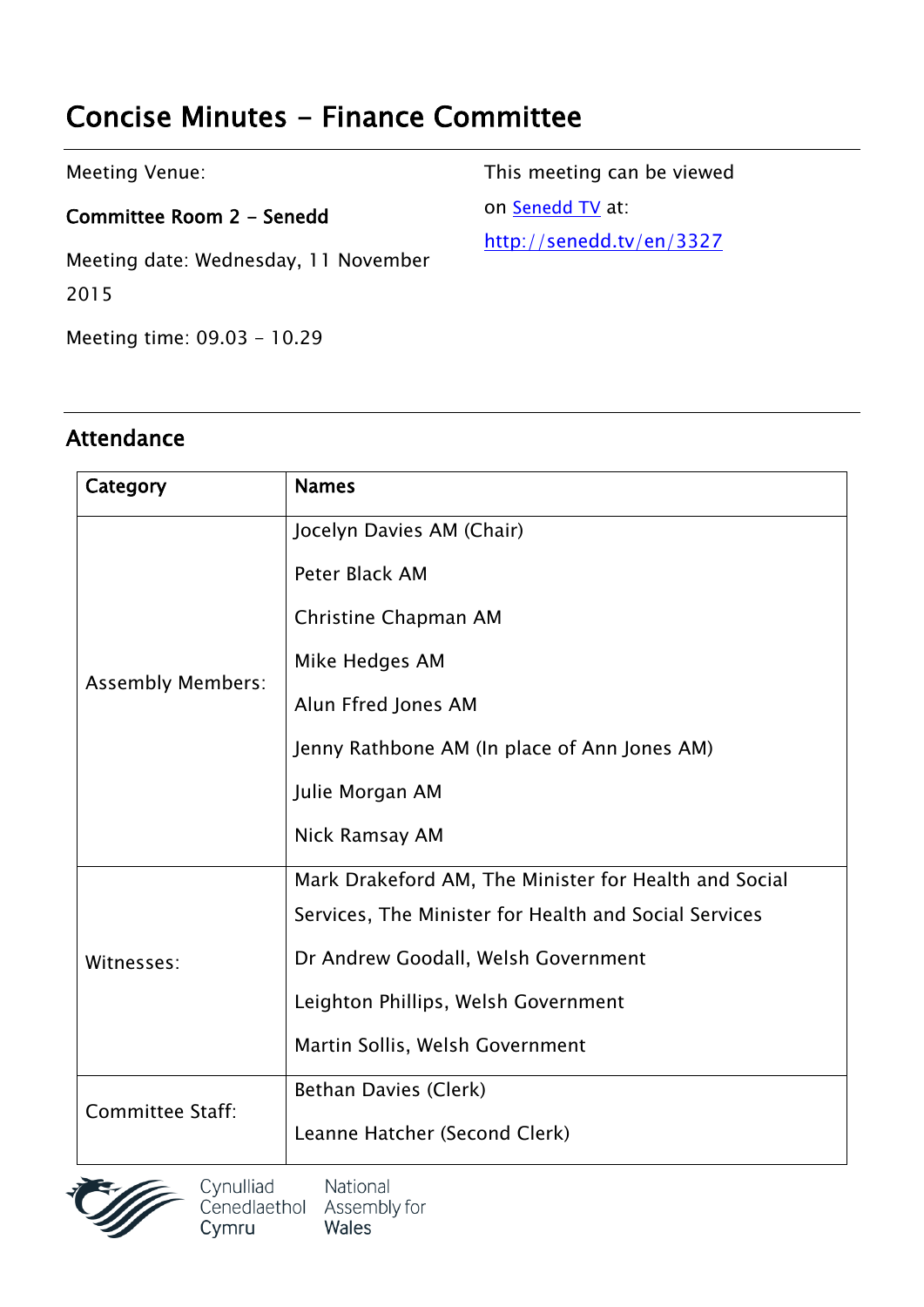| Tanwen Summers (Deputy Clerk)          |
|----------------------------------------|
| Martin Jennings (Researcher)           |
| Christian Tipples (Researcher)         |
| Joanest Varney-Jackson (Legal Adviser) |

#### **Transcript**

View the meeting [transcript](http://www.senedd.assemblywales.org/mgIssueHistoryHome.aspx?IId=1243).

### **1 Introductions, apologies and substitutions**

- 1.1 The Chair welcomed Members to the meeting.
- 1.2 Apologies were received from Ann Jones AM.
- 1.3 Jenny Rathbone AM attended as a substitute.

### **2 Papers to note**

2.1 The papers were noted.

### **3 Legacy inquiry: Evidence session 1**

3.1 The Committee took evidence from Mark Drakeford AM, Minister for Health and Social Services, Dr Andrew Goodall, Director General for Health/NHS Chief Executive, Leighton Phillips, Deputy Director of Strategy and Planning, and Martin Sollis, Director of Finance, Welsh Government.

## **4 Motion under Standing Order 17.42 to resolve to exclude the public from the meeting for the following business:**

4.1 The Motion was agreed.

4.2 The Committee also agreed to exclude the public from the meeting scheduled for 19 November 2015 under Standing Order 17.42.